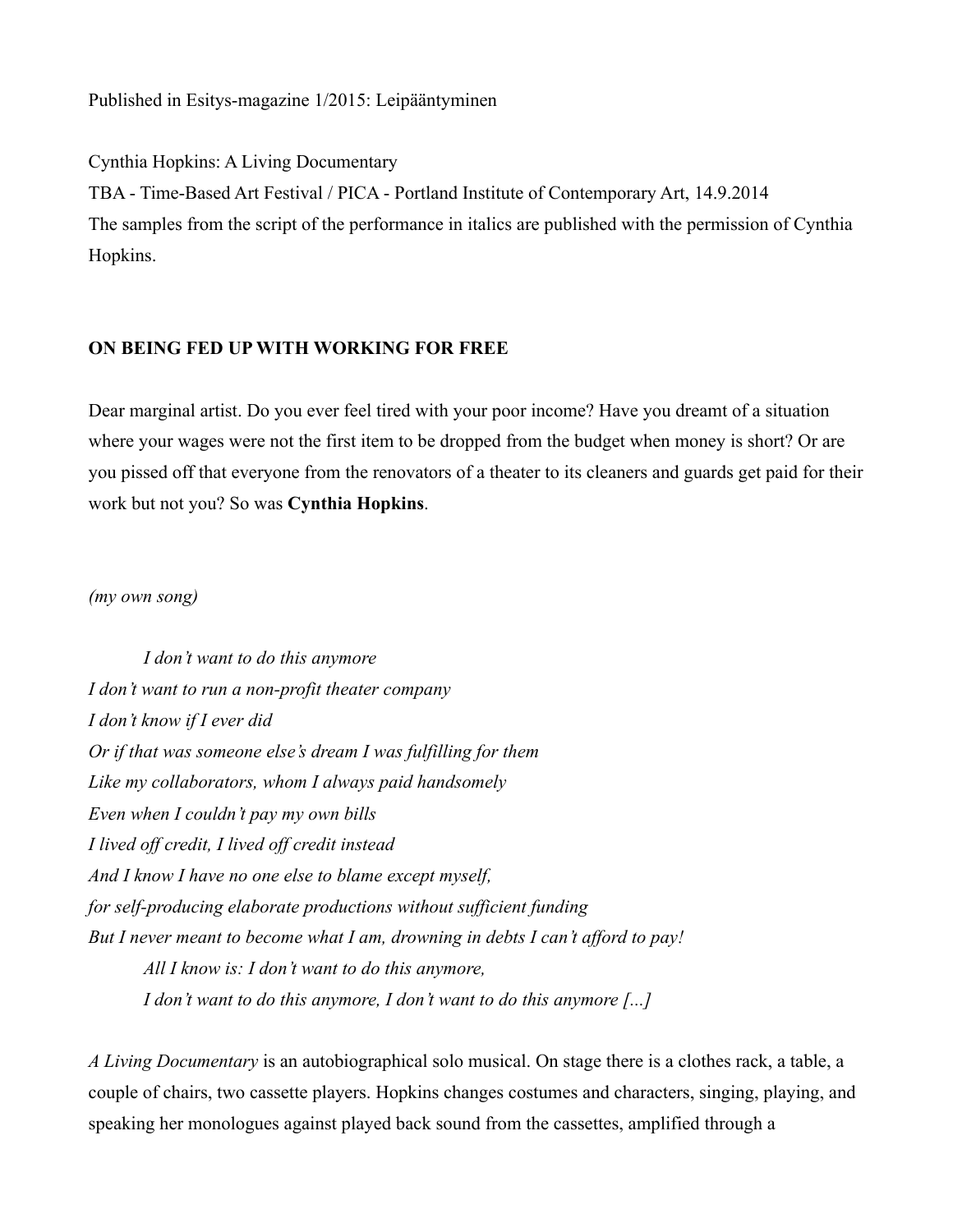microphone. She tells the story of how she got a 200,000 dollar inheritance and used it to make performances. She founded a non-profit theatre company and directed successful pieces in New York. When the money ran out, she was tired, poor and frustrated. She never really got paid for her work, regardless of her success. She realized that the artist is always paid last, and she could get by only by letting go of the company and its high production expenses. By severely limiting the production scale of *A Living Documentary*, she at least secured a personal income. The result was a bare but rich and hilarious solo about the unsustainability of the financial situation of an artist and therefore about the values and problems of our economic system.

## *(song of a disgruntled teenage artist)*

*what if I simply said I'm not gonna take it I'm just gonna up and quit this game, this bullshit and these fools can kiss my ass, cause their minds ain't fast enough to catch up with me, and I'm sick of playing like I give a shit about what they're saying when they're talking NONSENSE and worse cause they're just name-dropping ass-licking penny-pinching mother-fuckers pretending like they're some HOT SHIT because they're so-called art directors - art? my ASSHOLE'S better looking than the best of their ideas and in the end they're nothing more than cheap mother-fuckers cause if you can scrape the change to pay the d.p. tech-y light guy, the sound guy, and the crew to build it all and rent the cameras and the fancy lights then I don't see why you can't pay the actors cause they make you look as if you know what the fuck you're doing and if you can pay to ship a big-ass set over to some far corner of the globe then I don't see why you can't pay the goddamn performers for giving you a good name or is it simply that the actors are just lily-livered ass-kissers, big star wannabes who'll lick your asshole clean and then bare their butts for you to wipe your thousand-dollar shoes upon*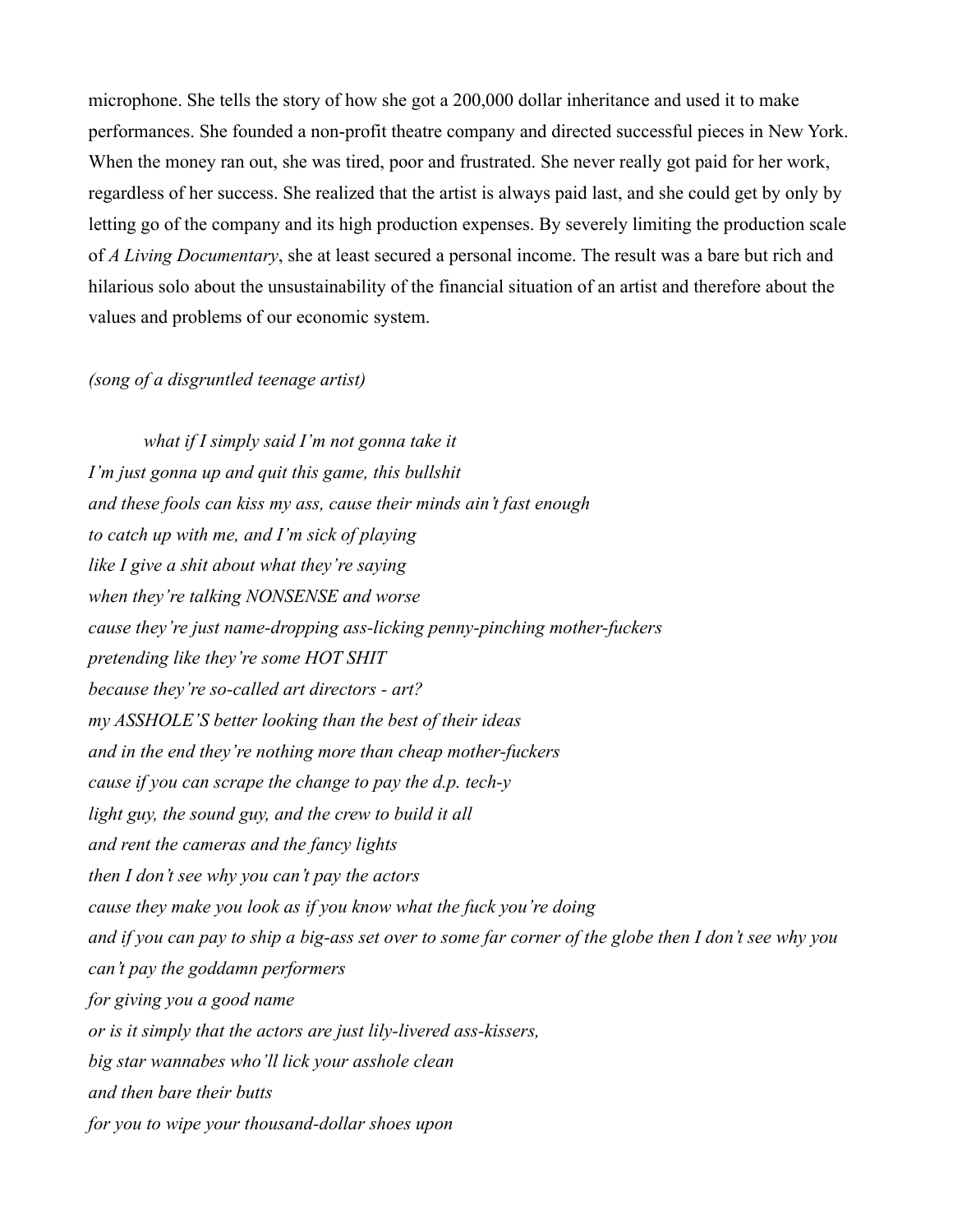*when you come through the door because they're dedicated to your work - as if it's worth sweating for and I'll tell you something else: I've had about enough of your pretty pictures that aren't worth one hair off the head of the waitress that you frown upon because you had to wait for your coffee well guess what? I have a premonition that she might a spit in it cause I am her, I am her! I am her, I am her! I am her, I am her! I am her, I am her!* 

In Finland, a discussion about the problems raised by Hopkins's performance was fueled by Tarja Cronberg's report *Creative Growth and the Livelihood of the Artist*, commissioned by the Ministry of Education in 2010. Cronberg stated that our society does not recognize the work of its artists. Performing artists repeat a story of how they are asked to perform for free in different celebrations and occasions organized by friends and relatives. However the plumber of the family is not asked to check the bathrooms of the place of celebration, nor is the taxi driver of the family requested to pick up people from their homes as they attend the party.

I received my first wages that reached the amount approved by the union after eight years of working professionally in the field of experimental performing arts. During that time I had done performances at prominent Finnish venues and promoted Finnish culture by working at festivals abroad. I listen to one of Hopkins' characters lecturing about how millions are invested into the lobbies of theaters, and how the construction workers involved would never work without a decent paycheck. Yet the artists performing on the stages of those theaters get almost nothing in return. I can identify with that perfectly. As I work, for example, in an art museum, all the employees that I encounter during a day's work get paid a living wage for their work. Meanwhile the artist creating the work that fills the museum gets either no money, or an amount too small to even compare to a normal income. Resources are small everywhere, but how is it possible that the wages of one line of work can be left unpaid, though the work still gets done? Is it ethical to keep up an art organization, let alone an entire industry that follows the principles of the grey economy? I can't think of a good reason for it.

*(song of an ancient, wizened, celebrated American playwright)*

*Way back, when I was a little kid I used to hear these funny voices inside of my head*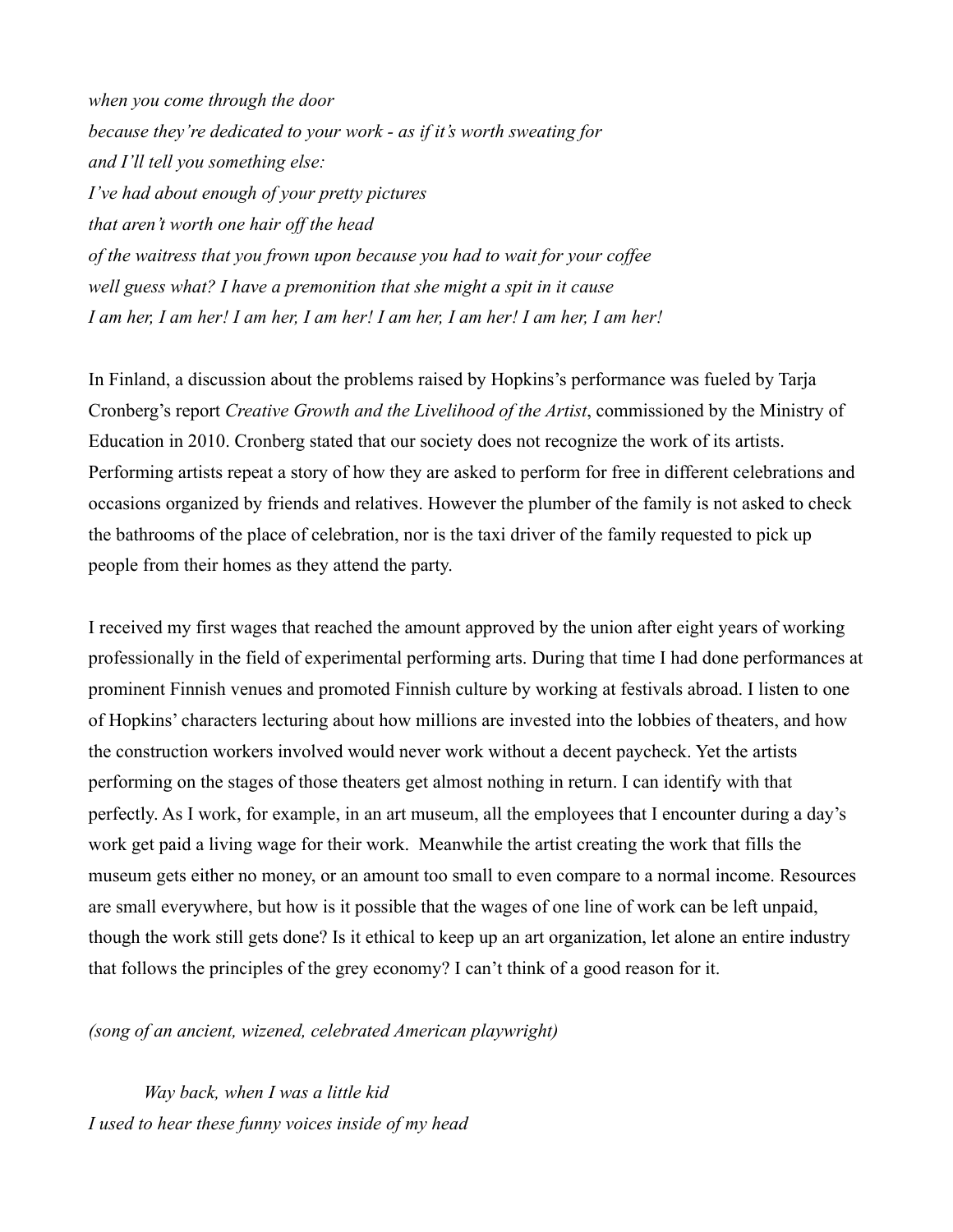*From characters who weren't really there at all in reality But now that I am all grown up When imaginary voices begin speaking I find myself listening for their potential commerciality I'm a playwright, but I'm also a human being I need food and the occasional glass of orange juice to survive I'm alive, I am alive! I'm alive, I am alive! I'm alive, I am alive! And when I was just starting out A play would spring to mind, fully formed, imaginary Unfettered by the question of how much it might actually cost to mount But early on, I had a big success My plays became productions that turned into paychecks My writing became working and my belly became soft and round And sometimes I wish I was a child again Before creation became enslaved by the desires of my skin But I'm alive, I am alive! I'm eighty-five, I am alive! I'm alive, I am alive! So now, I'm a professional Plays are commissioned and they're written by the time they are due Whether or not I feel the timing is sufficient for me to finely craft and tune For although my livelihood depends on me dreaming My life is not a dream, it's full of fucking and screaming And shitting and eating and masturbating in the afternoon I'm an artist, but I'm also an animal I need shelter, and a little pot for pissing and for poop to survive* 

*I'm alive, I am alive! I'm alive, I am alive! I'm alive, I am alive!*

Hopkins deals with a subject that seems inflammable or even shameful. I wouldn't have it in me to expose my problems with money in such a straightforward way and deal with the consequent feelings of self-centeredness and embarrassment. Many artists probably feel the same way. Especially in Finland. Though artists here live with scant resources, the grant system in our country functions so well from a global perspective that complaining feels unreasonable, and the contradictions of our personal lives far too small. Hopkins is great at speaking to the economic woes of an American experimental performance artist; she balances sincere private anxiety and societal problematics with such touching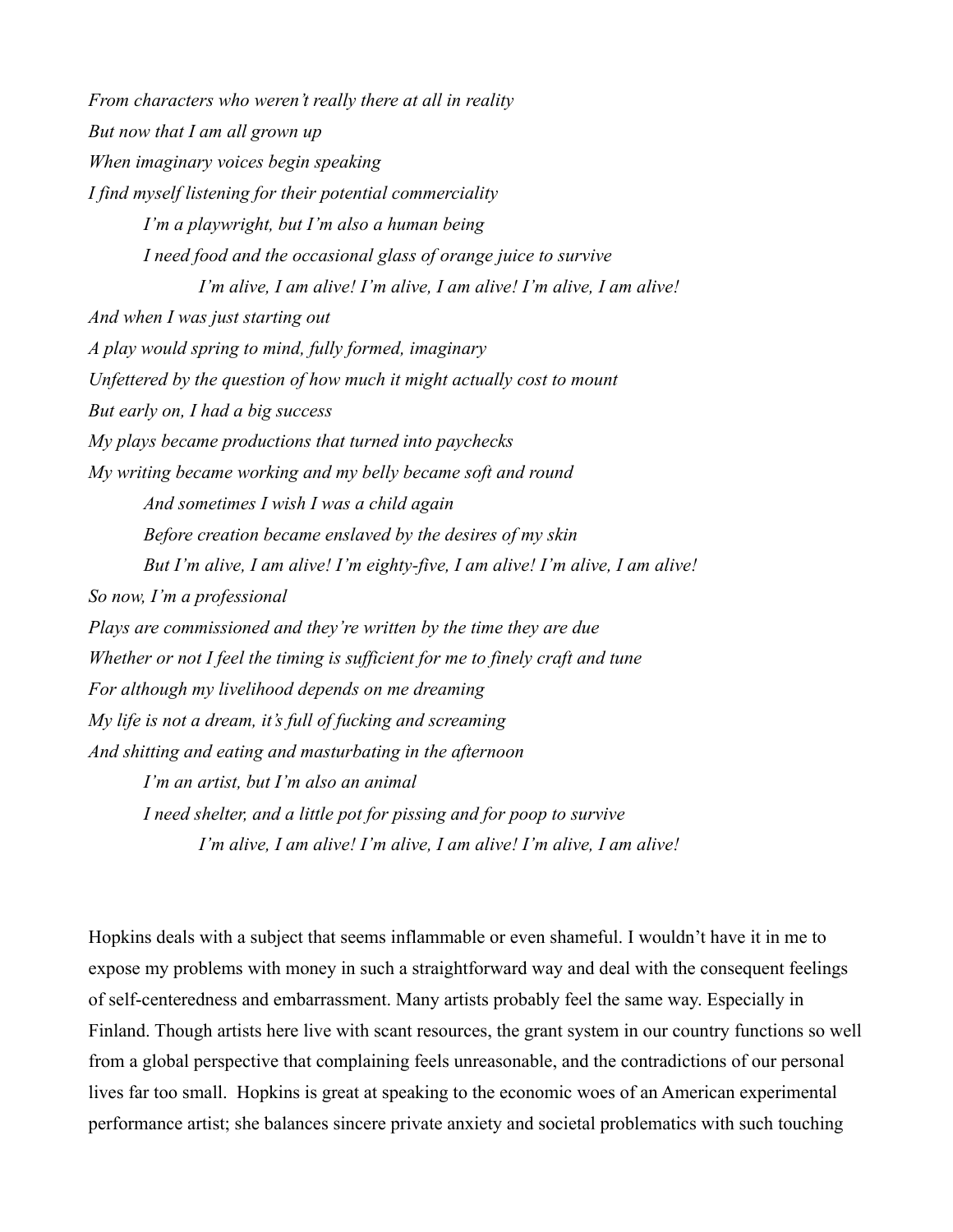irony and beauty that I cannot help but admire.

The honesty at the core of the performance is indisputable, and it works as a practical gesture and action to address the very problems raised by the piece. Every festival choosing *A Living Documentary* for their program has to think about the ethics of their productional structure. Just as I am forced to assess whether the fee Esitys-magazine offers to Hopkins  $(100 \text{ dollars} = 85 \text{ euros})$  is fair. I get about the same for writing the article, 80 euros. Cheap labour, I have to say. Is paying that much, or even accepting to receive such an amount ethical? Or should I save the articles for the day when some art magazine can pay a fair amount for them? Should we print a magazine only half as thick?

When measured in money, the valuation of art is weak and the whole system is fundamentally unfair. As the name implies, *A Living Documentary* documents this crisis of values, but should we think further? Even though the personal standpoint is immensely valuable and even necessary, the cry of an individual artist (or even of the whole guild of artists) can remain too shallow a critique. In his essay *A Liquid Revolution: For a community without Money, Management, and Political Representation, a wecan-do-it-ourselves economy, a for-free economy,* the Dutch theater director **Jan Ritsema** defines economy as all exchange done between people, and points out that monetary economy is merely a small part of this. We share a vast amount of things with our close ones without receiving or expecting a payment. Ritsema suggests that we could renounce our fear of the other and expand this generosity beyond the small circle of family and friends. In addition he offers a model of a liquid revolution: that we wouldn't even try to develop a new economic system and then try to bring it to practice, but instead start from small actions of generosity, which would eventually build up into a cultural current of practices and structures.

If Hopkins says that artists shouldn't submit to the enslavement of an unjust economic system but should battle the injustices they face by claiming the value of their work, Ritsema insists that the problem reaches further. According to him, the problems of economy can be solved only by a fundamental change of values; instead of fixing details we should create an altogether alternative system.

*(advice from an ancient, dignified lady)*

*When Beethoven was an old man*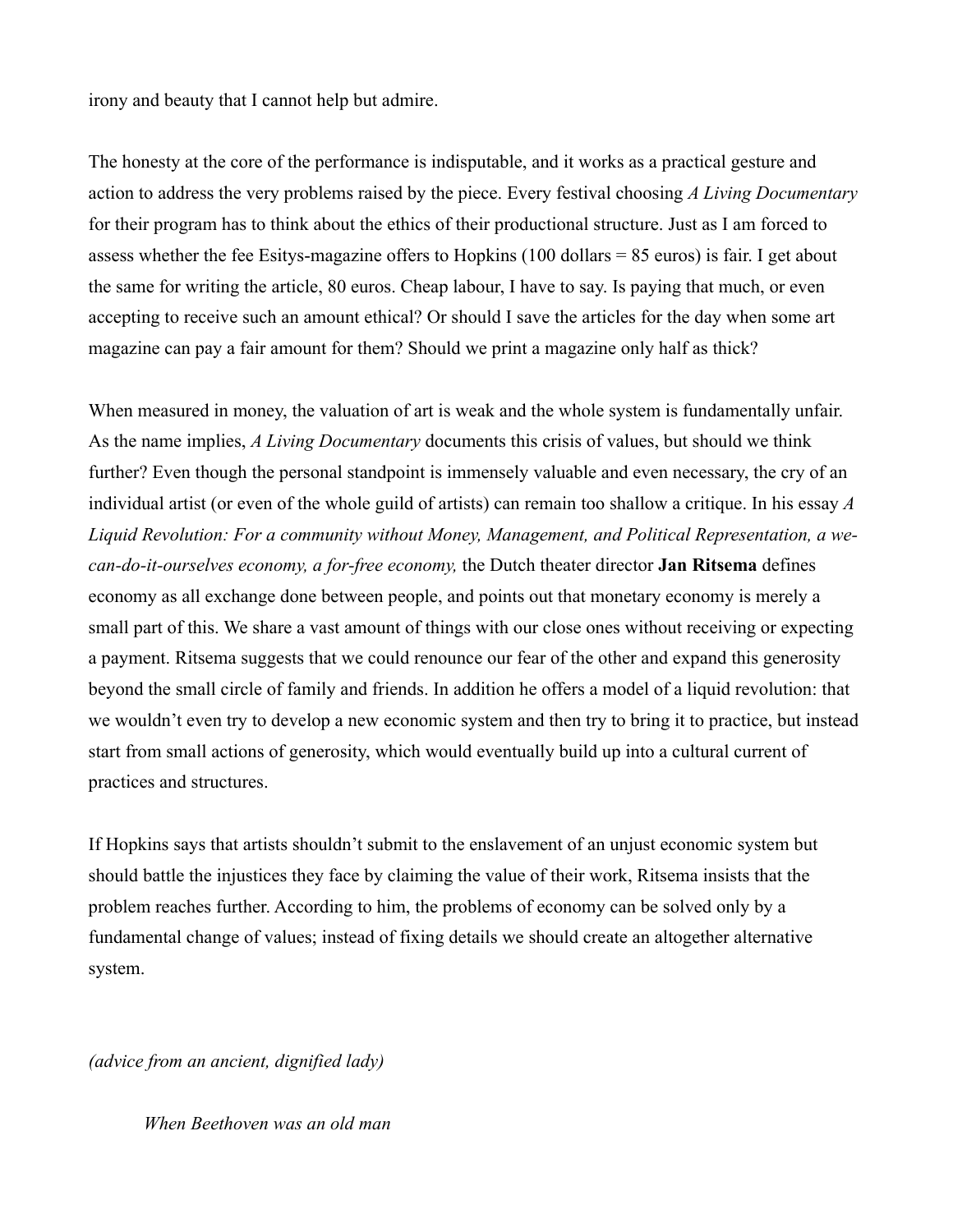*After many years of great popularity He became restless, irritable, discontented With familiar forms he had mastered And so he began to turn his attention further inward and further outward To the far reaches of space and time, in both directions And allow himself to be guided by supernatural forces. And so his music became supernatural; unfamiliar; otherworldly And against the ears of most people, it jangled. They found it alarming. It frightened them. They didn't like it at all. And they told Beethoven so. And so Beethoven was faced with a decision: To cater to the whims of this world and its benefactors Or to pay the price of unpopularity for the sake of satisfaction of his soul. For a working artist like Beethoven, to deliberately choose unpopularity Is to deliberately choose potential poverty. Beethoven made a decision. He wrote a letter to God. It was a contract of employment, and he signed it. Always remember who you're working for - Not these people, not this place - For all its pristine polished floors, it too is susceptible to rain and rust. And so are you, my dear. And also: every time you open your mouth to speak about Fundraising, success, failure, or any other commercial bullshit You cheapen yourself. You take a big messy stinking diarrhetic shit all over yourself. And no one, not even God, is going to clean that up for you. You have to do it yourself. It's your choice to make. Nothing binds you. You are free.*